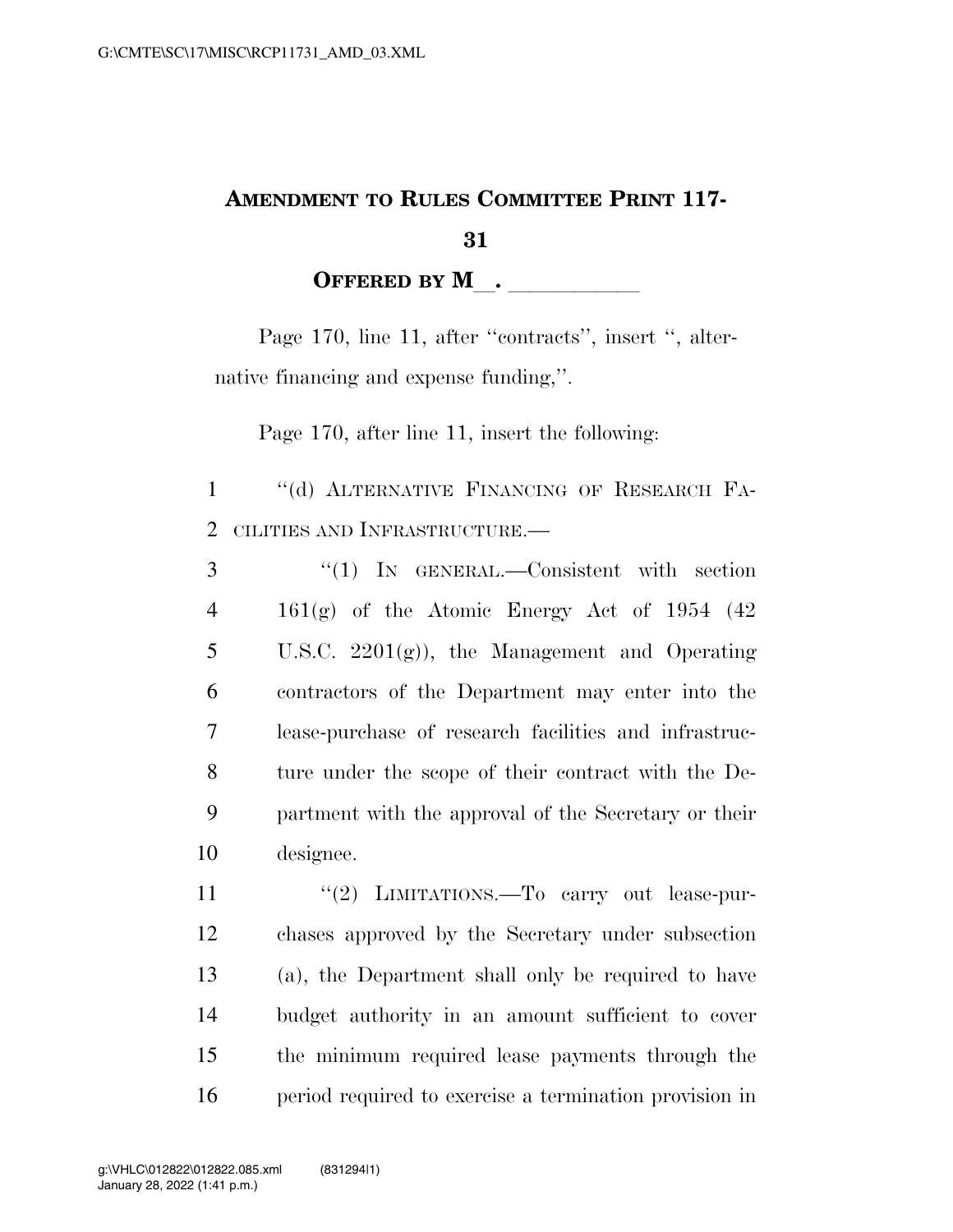the lease agreement, plus any associated lease termi- nation penalties, regardless of whether such leased facility and infrastructure is on or off Government land, and if—

 ''(A) the Department has established a mission need for the facility or infrastructure to be leased;

 ''(B) the facility or infrastructure is gen- eral purpose, including offices, laboratories, cafeterias, utilities, and data centers;

11 ''(C) the Department is not a party to and has no financial obligations under the lease-pur- chase transaction entered into by the Manage- ment and Operating contractor, other than al- lowability of the lease cost and conveyance of Government land, if needed;

 $\langle \text{`}(D) \rangle$  the lease-purchase has an advance notice termination provision with reasonable pre-defined penalties that the Management and Operating contractor may exercise, at the direc-21 tion of the Department, if funding for the lease is no longer available or the mission need ceases to exist;

24  $"({\rm E})$  there is an option for a no cost trans-fer of ownership to the Government once the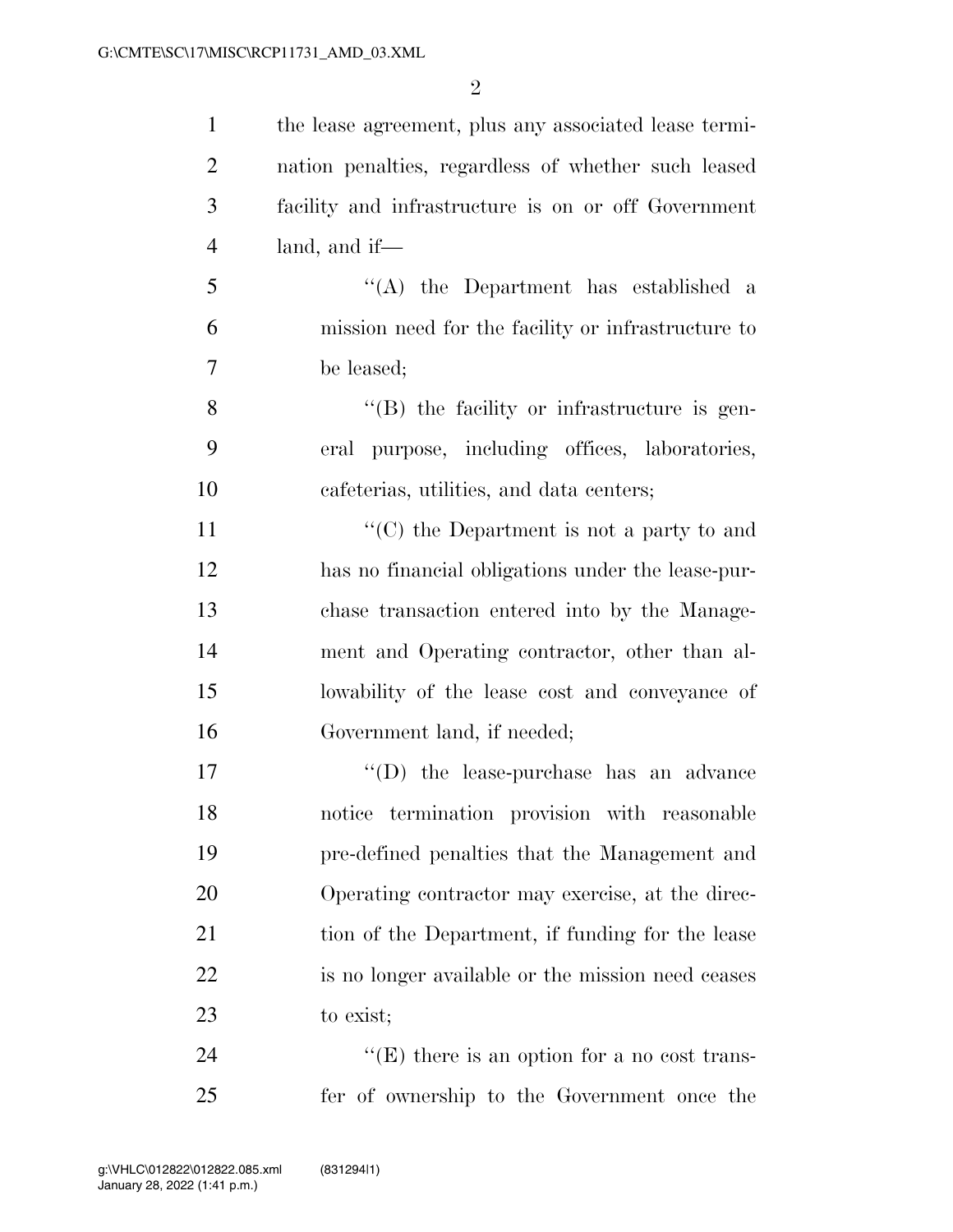| $\mathbf{1}$   | underlying financing is retired, but neither the    |
|----------------|-----------------------------------------------------|
| $\overline{2}$ | Management and Operating contractor nor the         |
| 3              | Department are obligated to purchase the facil-     |
| $\overline{4}$ | ity or infrastructure at any time during or after   |
| 5              | the lease term;                                     |
| 6              | $\lq\lq(F)$ the lease-purchase transaction, as-     |
| 7              | suming exercise of the ownership option, is         |
| 8              | demonstrated to be the lowest lifecycle cost al-    |
| 9              | ternative for the Government; and                   |
| 10             | $\lq\lq(G)$ the cumulative annual base rent for     |
| 11             | all lease-purchases of facilities and infrastruc-   |
| 12             | ture, inclusive of any transactions under consid-   |
| 13             | eration, does not exceed 2 percent of the Man-      |
| 14             | agement and Operating contract operating            |
| 15             | budget for the year the commitment is made for      |
| 16             | the lease.                                          |
| 17             | "(3) REPORTING.—Not later than 1 year after         |
| 18             | the date of the enactment of the America COM-       |
| 19             | PETES Act of 2022, and biennially thereafter, the   |
| 20             | Department shall submit to the Committee<br>on      |
| 21             | Science, Space, and Technology and the Committee    |
| 22             | on Appropriations of the House of Representatives,  |
| 23             | and the Committee on Energy and Natural Re-         |
| 24             | sources and the Committee on Appropriations of the  |
| 25             | Senate, a report on the lease-purchase transactions |